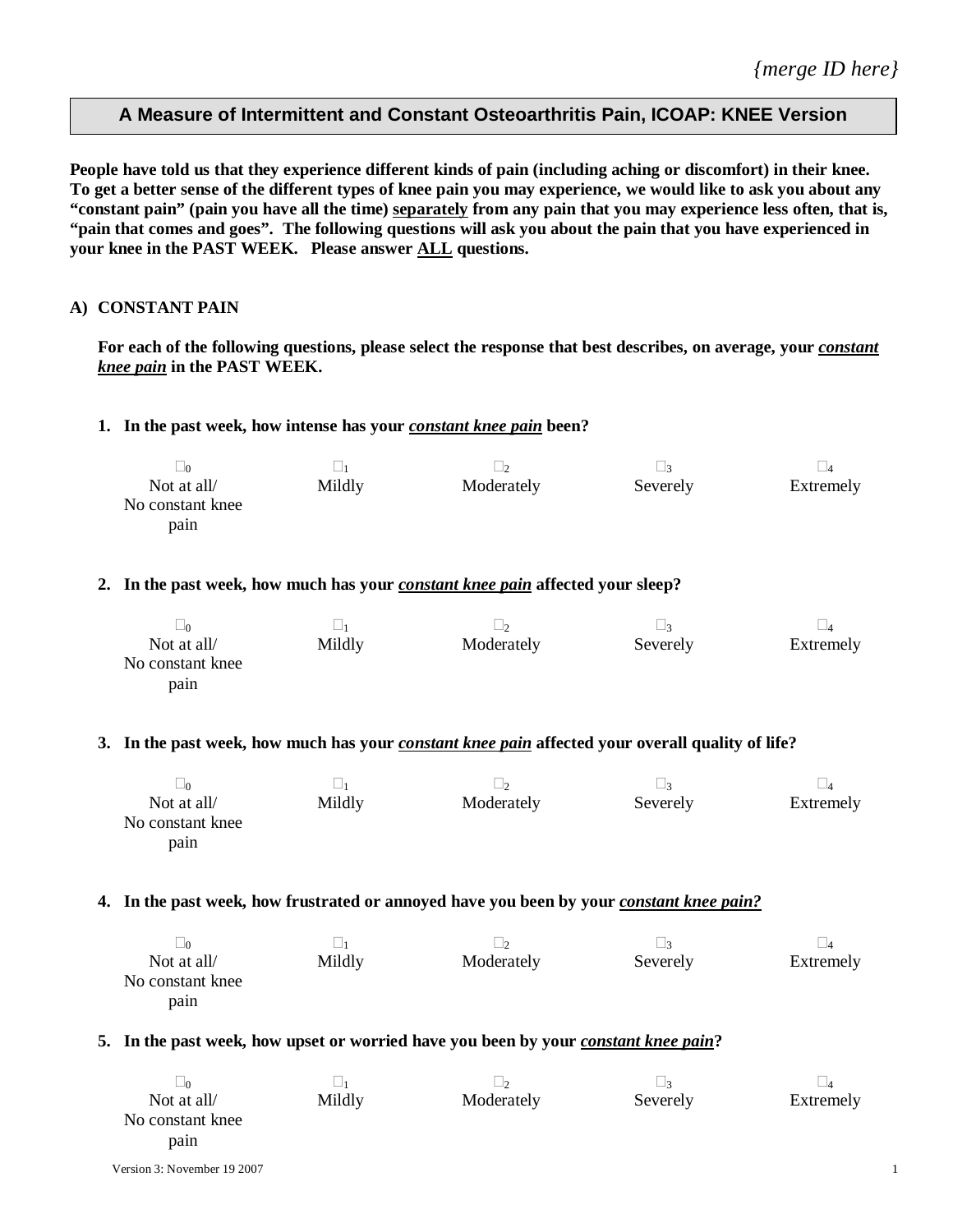### **B) PAIN THAT COMES AND GOES**

**For each of the following questions, please select the response that best describes your** *knee pain that comes and goes, on average,* **in the PAST WEEK.**

# **6. In the past week, how intense has your most severe** *knee pain that comes and goes* **been?**  $\Box_0$   $\Box_1$   $\Box_2$   $\Box_3$   $\Box_4$ Not at all/ No knee pain that comes and goes Mildly Moderately Severely Extremely

### **7. In the past week, how frequently has this** *knee pain that comes and goes* **occurred?**

| $\Box$ 0                            | -11    |           | $\vert$ 3 |            |
|-------------------------------------|--------|-----------|-----------|------------|
| Never/                              | Rarely | Sometimes | Often     | Very Often |
| No knee pain that<br>comes and goes |        |           |           |            |

### **8. In the past week, how much has your** *knee pain that comes and goes* **affected your sleep?**

| $\Box$ 0          |        |            | $\vert$ 3 |           |
|-------------------|--------|------------|-----------|-----------|
| Not at all/       | Mildly | Moderately | Severely  | Extremely |
| No knee pain that |        |            |           |           |
| comes and goes    |        |            |           |           |

### **9. In the past week, how much has your** *knee pain that comes and goes* **affected your overall quality of life?**

|                   |        |            | $\vert$ 3 |           |
|-------------------|--------|------------|-----------|-----------|
| Not at all/       | Mildly | Moderately | Severely  | Extremely |
| No knee pain that |        |            |           |           |
| comes and goes    |        |            |           |           |

### **10. In the past week, how frustrated or annoyed have you been by your** *knee pain that comes and goes***?**

| $\sqrt{0}$        |        |            |          |           |
|-------------------|--------|------------|----------|-----------|
| Not at all/       | Mildly | Moderately | Severely | Extremely |
| No knee pain that |        |            |          |           |
| comes and goes    |        |            |          |           |

### **11. In the past week, how upset or worried have you been by your** *knee pain that comes and goes***?**

| $\sqrt{2}$        |        |            |          |           |
|-------------------|--------|------------|----------|-----------|
| Not at all/       | Mildly | Moderately | Severely | Extremely |
| No knee pain that |        |            |          |           |
| comes and goes    |        |            |          |           |

## **THANK YOU!**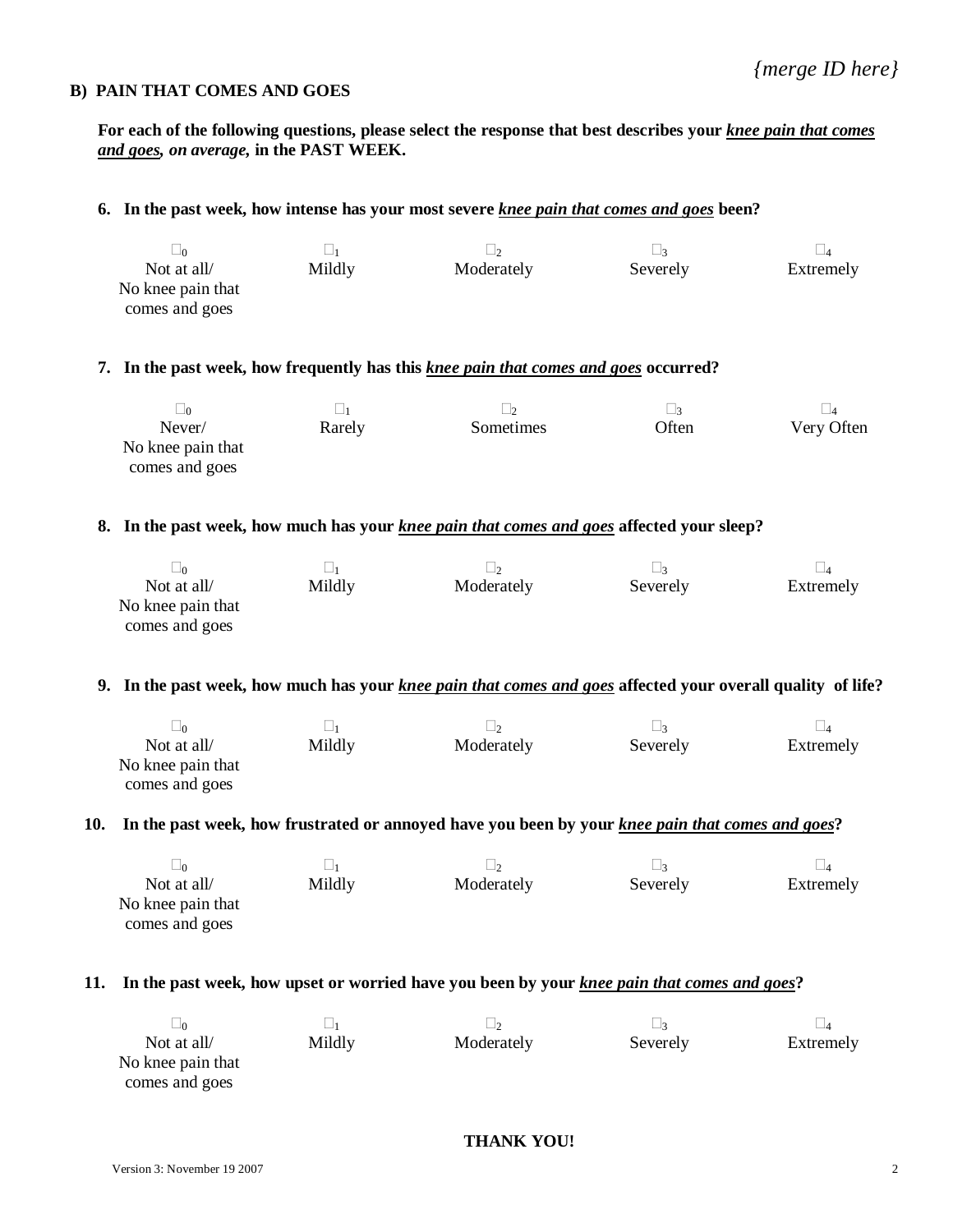# **A Measure of Intermittent and Constant Osteoarthritis Pain, ICOAP: HIP Version**

**People have told us that they experience different kinds of pain (including aching or discomfort) in their hip. To get a better sense of the different types of hip pain you may experience, we would like to ask you about any "constant pain" (pain you have all the time) separately from any pain that you may experience less often, that is, "pain that comes and goes". The following questions will ask you about the pain that you have experienced in your hip in the PAST WEEK. Please answer ALL questions.**

### **A) CONSTANT PAIN**

For each of the following questions, please select the response that best describes, on average, your *constant hip pain* **in the PAST WEEK.**

### 1. In the past week, how intense has your *constant hip pain* been?

| Not at all/          | Mildly | Moderately | Severely | Extremely |
|----------------------|--------|------------|----------|-----------|
| No constant hip pain |        |            |          |           |

# **2. In the past week, how much has your** *constant hip pain* **affected your sleep?**

| Not at all/          | Mildly | Moderately | Severely | Extremely |
|----------------------|--------|------------|----------|-----------|
| No constant hip pain |        |            |          |           |

#### **3. In the past week, how much has your** *constant hip pain* **affected your overall quality of life?**

| $\Box$ 0             | $-$    |            |          |           |
|----------------------|--------|------------|----------|-----------|
| Not at all/          | Mildly | Moderately | Severely | Extremely |
| No constant hip pain |        |            |          |           |

### **4.** In the past week, how frustrated or annoyed have you been by your *constant hip pain?*

| Not at all/          | Mildly | Moderately | Severely | Extremely |
|----------------------|--------|------------|----------|-----------|
| No constant hip pain |        |            |          |           |

### 5. In the past week, how upset or worried have you been by your *constant hip pain*?

| Not at all/          | Mildly | Moderately | Severely | Extremely |
|----------------------|--------|------------|----------|-----------|
| No constant hip pain |        |            |          |           |